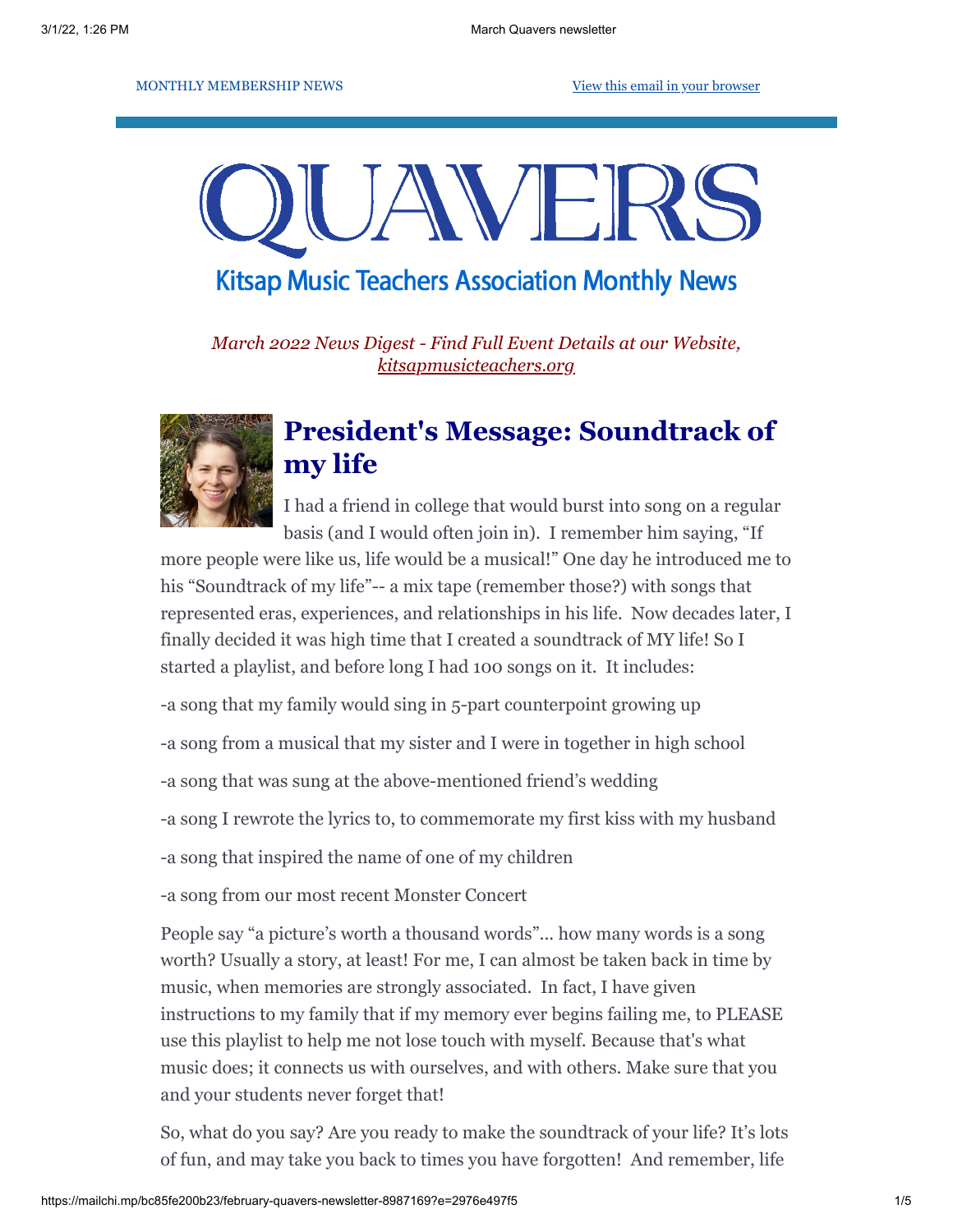*is* a musical.

## **Laura Meredith**

President, Kitsap Music Teachers Association



## **From the Vice-President:**

There is no meeting this month, due to the Music Artistry Program. So in lieu of my usual article, I'd like to introduce you to our lovely nominee for our next Vice President! Farida Roberts! Get to know her by following [THIS LINK](https://docs.google.com/document/d/15n-Dt88_9N9qwrD_iD9tfxxMjKC8afhVJ0ccBi0BMyE/edit) to my

interview with her.

#### **Melanie Stroud**

Vice President

# **KMTA Music Artistry Program Honors Recital Reminder**

1. The date and time: March 12 (Saturday), 2022 at 2 & 4 pm.

2. The venue: Central Kitsap Presbyterian Church, ,at 9300 Nels Nelson Rd NW, Bremerton, WA 98311

3. Please ask your participants and guests to follow our state health guidance which will be social distancing and wearing face covering. The performers will take the face covering off while they are on the stage.

4. Please send me ([sungamble69@yahoo.com](mailto:sungamble69@yahoo.com)) the name of the performer and his/her age, and the repertoire as soon as your MAP is done.

Though I cannot guarantee that your preference will be honored at this time, please specify your time preference if you have any.

Sun Gamble, NCTM

# **KMTA Performance Competitions and WSMTA State Recitalist Competitions**

Registration is OPEN NOW THROUGH MARCH 6 for our 2022 Competitions, which will take place on March 26, 2022 at Gateway Fellowship in Poulsbo — Piano, Instrumental and Vocal Divisions.

Please read through everything on the [COMPETITIONS AND AWARDS](https://kitsapmusicteachers.org/competitions-and-awards/) page on the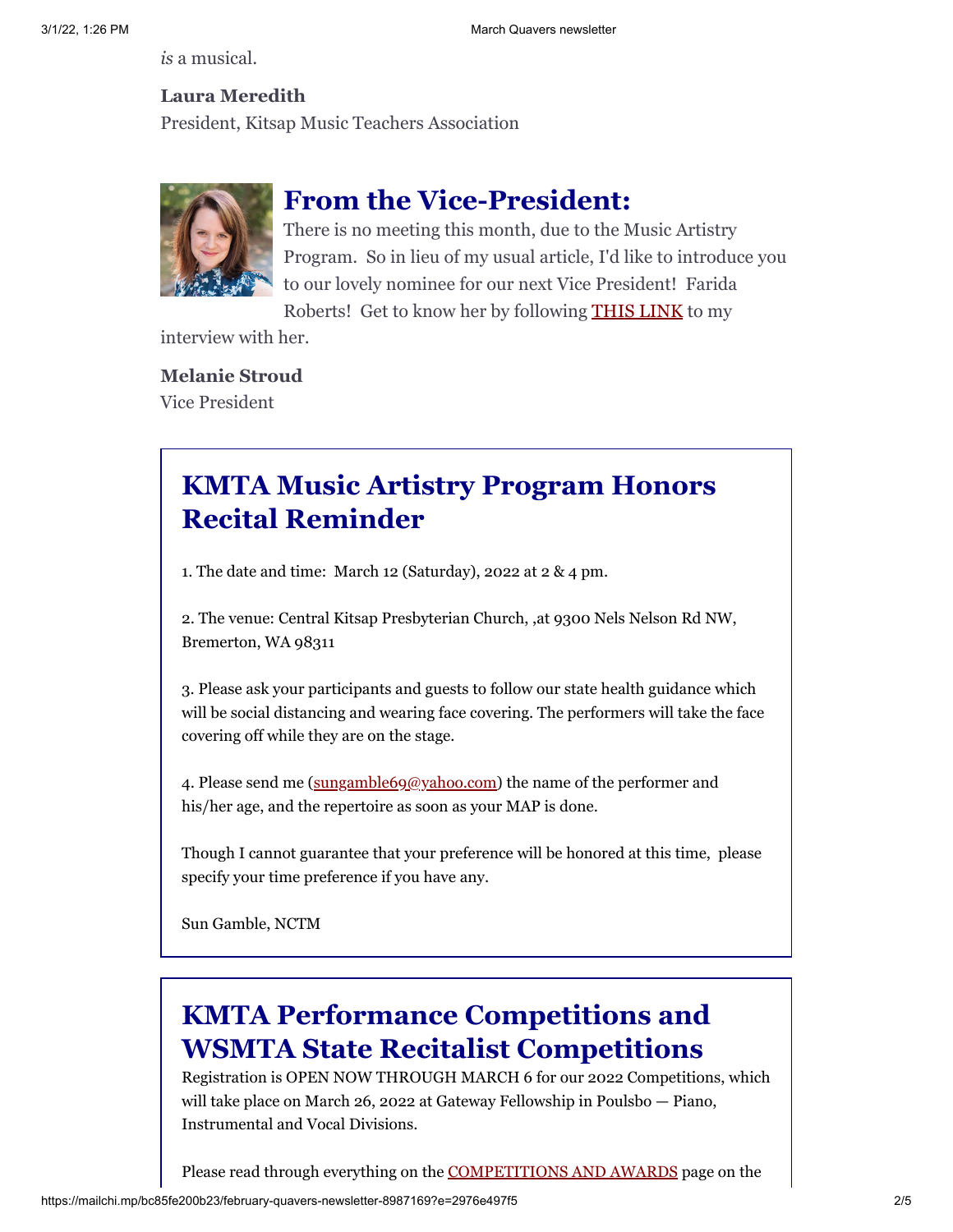KMTA website, as well as the applicable linked pages, so that you are familiar with eligibility and repertoire requirements. Be sure to complete the Registration Worksheet to assist you as you register your students.

Looking forward to a great day with you and your wonderful students!

Mary Grant

## **Carnival is Coming!!!**

April 23 is the big day! Our first in-person Carnival since 2019! Follow [THIS LINK](https://docs.google.com/forms/d/e/1FAIpQLSdGpH7BcvoesCRJqB7Qhe0-5jR-OwJx5MEJFzzqSy-OjTqU7g/viewform?usp=sf_link) to register students now until March 15 on our website. I've made a short video ([linked HERE\)](https://youtu.be/pge8oBll-eU) to walk you through the registration process, followed by some information that might be helpful for anyone who is new to preparing students for these exams. Feel free to reach out to any of our Carnival co-chairs if you have questions. We will need, as usual, all hands on deck! So, if you haven't already, please email me at [melaniejoymusic96@gmail.com](mailto:melaniejoymusic96@gmail.com) to let me know that you are able to help. Looking forward to another fun event, even if it looks a little different this year.

Melanie Stroud, NCTM

## **MTNA Virtual Conference**

MTNA Virtual conference is live March 26-30, with recorded sessions available until December. The earlybird price (register by March 15) is \$195, after this date it is \$245. KMTA wants you to go, and can reimburse you \$100 of the registration fee. Just email your receipt to Sally Camp (ameasureatatime@gmail.com) and let her know if you can accept a reimbursement via PayPal.

# **State Conference volunteers needed**

WSMTA Conference will be held at Lower Columbia College June 23-25. And we need help!

There are 2 main positions that we are trying to fill but there's lots of smaller jobs as well and/or helping and being part of a team. Basic description of the two are:

- 1) Check-In Desk Chair
- Will be in charge of two check-in desks throughout the conference
- Will recruit, train, and schedule volunteers to work at the desks
- Will oversee communication with Check-In Desk volunteers
- 2) Presentation Assistant Chair

The Presentation Assistant Chair supports presenters during the conference, and makes sure that each presentation has appropriate door monitors, handouts,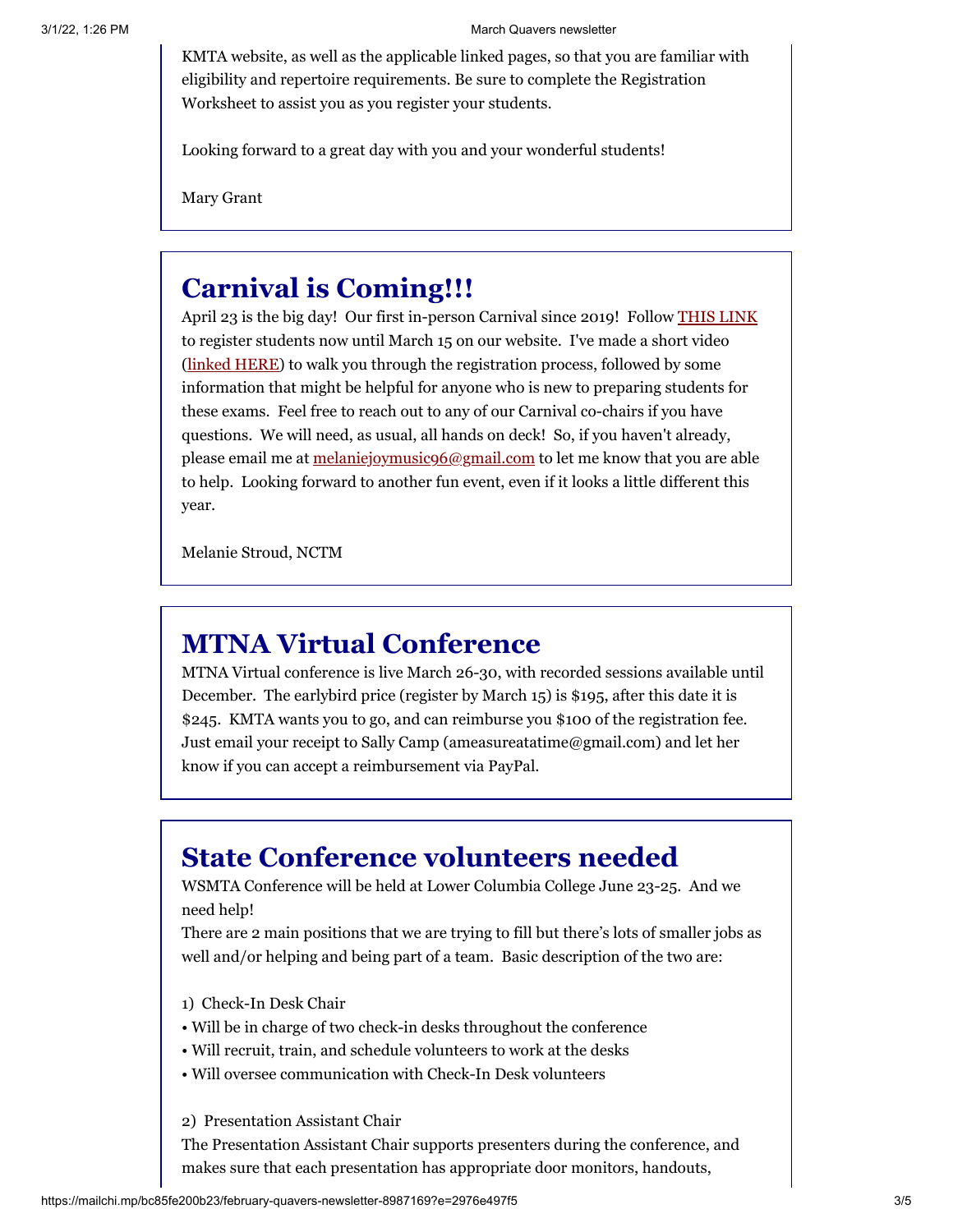someone to introduce the presenter, and that any tech issues are resolved.

Thanks so much for any help you can give the conference committee!!

Jani Stoehr, NCTM (formerly Peterson) WSMTA Steering Committee Chair [jani@turbonet.com](mailto:jani@turbonet.com) 208-883-3991

# **Outstanding Scholars Award for high school students**

If you have any students that are currently in high school, remember to keep track of their points for the [Outstanding Scholar Award.](https://kitsapmusicteachers.org/wp-content/uploads/2018/11/OSA-Application-no-date.pdf) Points are given primarily for musical accomplishments throughout high school, and can apply for the award in the spring of their senior year. There are multiple winners of this award each year, who will receive between \$25 and \$200, awarded at the Senior Celebration which will be in May (date and location TBA). Tally those points!

# **Do you like numbers or money?**

KMTA is seeking a willing soul to serve as treasurer so our dear Sally can step down after many years of diligent service! She says it's a lot of fun, and isn't very hard but you can learn a lot! Be on the lookout for a detailed description of the treasurer position, which will be emailed out in the near future, but until then if you have any questions about what the position entails, please contact Sally Camp: ameasureatatime@gmail.com.

# **Church pianist opening**

A church in Port Orchard is seeking a pianist for its services from 9-10 a.m. on Sundays. If you are interested, please contact Rachel Burgett: rachelburgett@msn.com.